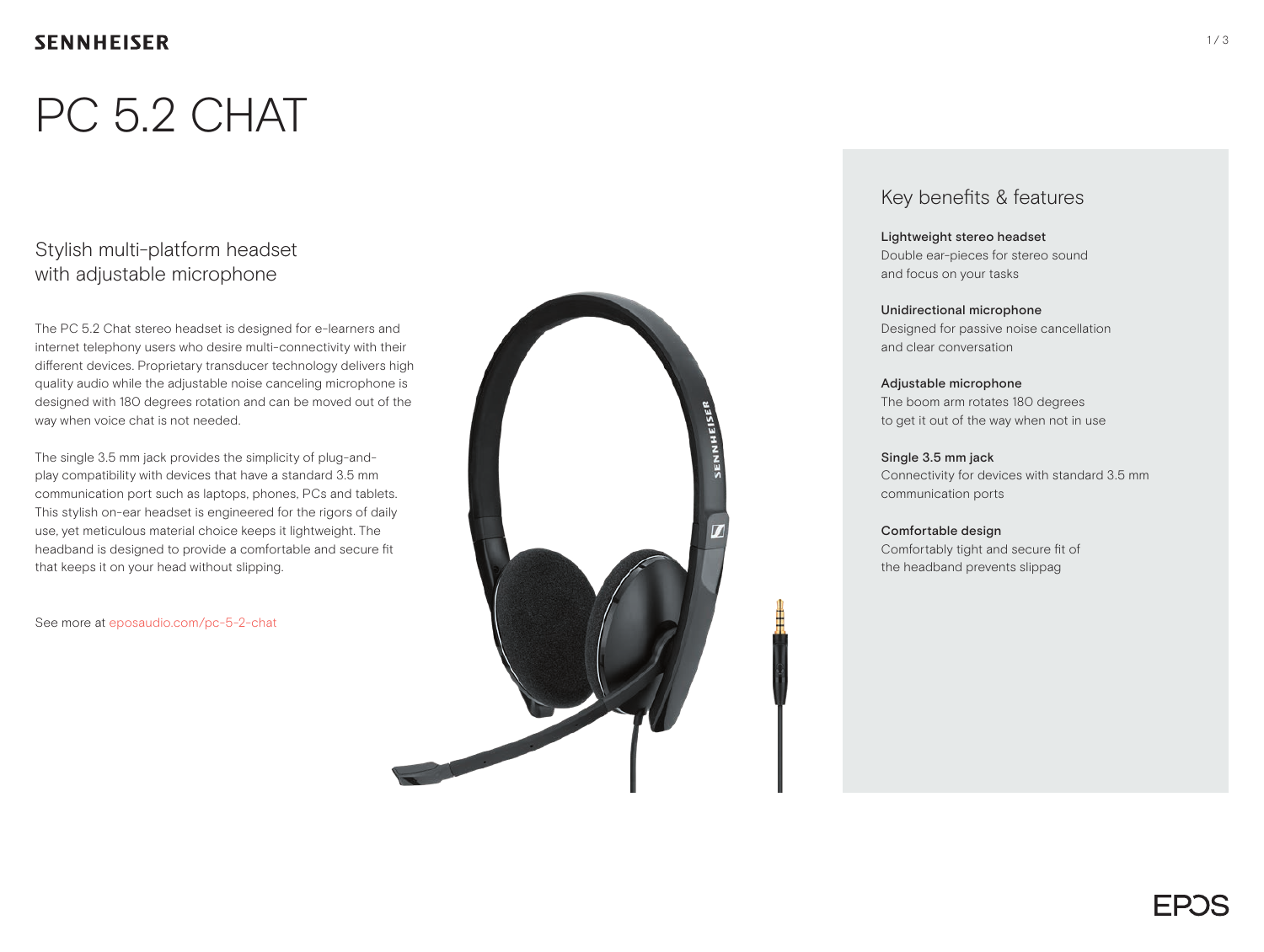## **SENNHEISER**

## PC 5.2 CHAT

## Product data

#### General

| Ear coupling         | On-ear                                                            |
|----------------------|-------------------------------------------------------------------|
| Transducer principle | Dynamic, closed                                                   |
| Connectivity         | Wired, 1 x 3.5 mm                                                 |
| Cable length         | 1,95 m                                                            |
| Compatibility        | PC, Mac OSX, Mobile and other<br>devices with a 3.5 mm jack input |
| Warranty             | 2 years, international                                            |
|                      |                                                                   |
| <b>Headphones</b>    |                                                                   |
| Frequency response   | 20-20,000 Hz                                                      |
| Impedance            | $32\Omega$                                                        |
| Sound pressure level | 100 dB                                                            |
|                      |                                                                   |
| Microphone           |                                                                   |
| Frequency response   | 100-10,000 Hz                                                     |
| Pick-up pattern      | Unidirectional                                                    |
| Sensitivity          | $-24.7$ dB                                                        |

| Packaging                                                 |                                 |  |
|-----------------------------------------------------------|---------------------------------|--|
| Dimension of product packaging<br>$(L \times W \times H)$ | 228 x 191 x 75 mm               |  |
| Package weight<br>(incl. complete product and packaging)  | 338,5g                          |  |
| Dimension of master carton<br>$(L \times W \times H)$     | 411 x 406 x 279 mm              |  |
| Units in distributor master carton                        | 10 <sup>2</sup>                 |  |
| Content of delivery                                       |                                 |  |
| What's in the box                                         | Quick Start Guide, Safety Guide |  |